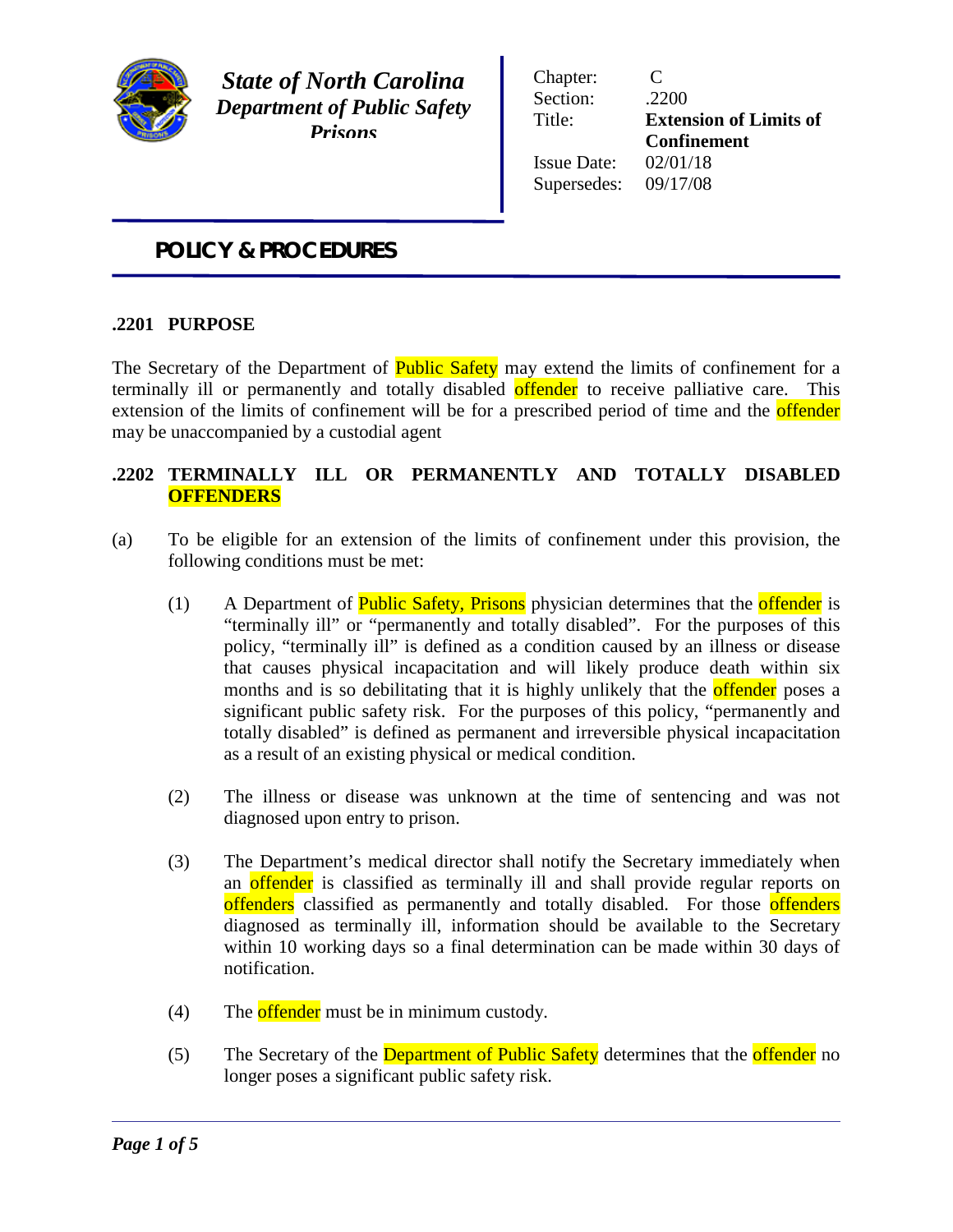- (6) The offender must be pre-certified for acceptance into Hospice or to receive similar palliative care in the community. The Department of **Public Safety**, **Prisons** will assume no financial cost associated with care or treatment for those offenders whose limits of confinement are extended under these provisions. DOP Health Services will investigate the possibility of community resources for provision of needed care.
- (7) If conditions described in items (1) through (4) of this section,  $C.2202$ , are met, DOC Victim Services will be notified. Victim Services will make reasonable efforts to contact registered victims. If no victims are registered, Victim Services will contact the District Attorney's office in the sentencing county in an attempt to locate victim information. The contact by Victim Services for consultation with the victim will be by telephone. If no telephone number is available, a letter will be sent to the victims or victim's families seeking their input. Victim Services will explain that the **offender** is being considered for an extension of the limits of confinement based on the general statute. The specifics of General Statute 148-4 will be provided to the victims or families of the victims and a request for their input for consideration in the review process will be made. The confidentiality of the **offender's** health condition must be maintained, therefore, no specifics regarding the **offender's** health status may be released. Victim Services will document the details of the consultation and victim input on the OR07 OPUS screen. The confidentiality of the victim input shall be maintained. In any case in which a victim has been contacted for input, they will be notified by Victim Services of the outcome once a final decision has been reached. If an offender is granted an extension of the limits of confinement under this provision the victim will be notified by the Office of Victim Services if the **offender** is returned to custody or if the **offender** dies.
- (8) Prisons may request that the **offender** be electronically monitored by Community Corrections. Community Corrections will immediately notify Prisons if the offender leaves the authorized place of confinement. Failure to comply with the terms of the agreement of the extension of the limits of confinement will result in the **offender's** return to custody. The failure of an **offender** to remain within the extended limits of his/her place of confinement, or failure to return to custody if so instructed shall be deemed an escape from Prisons.
- (9) Extensions of the limits of confinement will be granted in ninety-day intervals. The extension of the limits of confinement will be re-evaluated every ninety days and a decision will be made regarding whether an additional extension is to be granted or if the **offender** needs to be returned to custody. Factors to include in the evaluation include changes in the **offender's** medical condition and violations of the terms of the agreement.
- (10) The Secretary of the Department of **Public Safety** or designee may at any time return an offender to custody that has been granted an extension of the limits of confinement.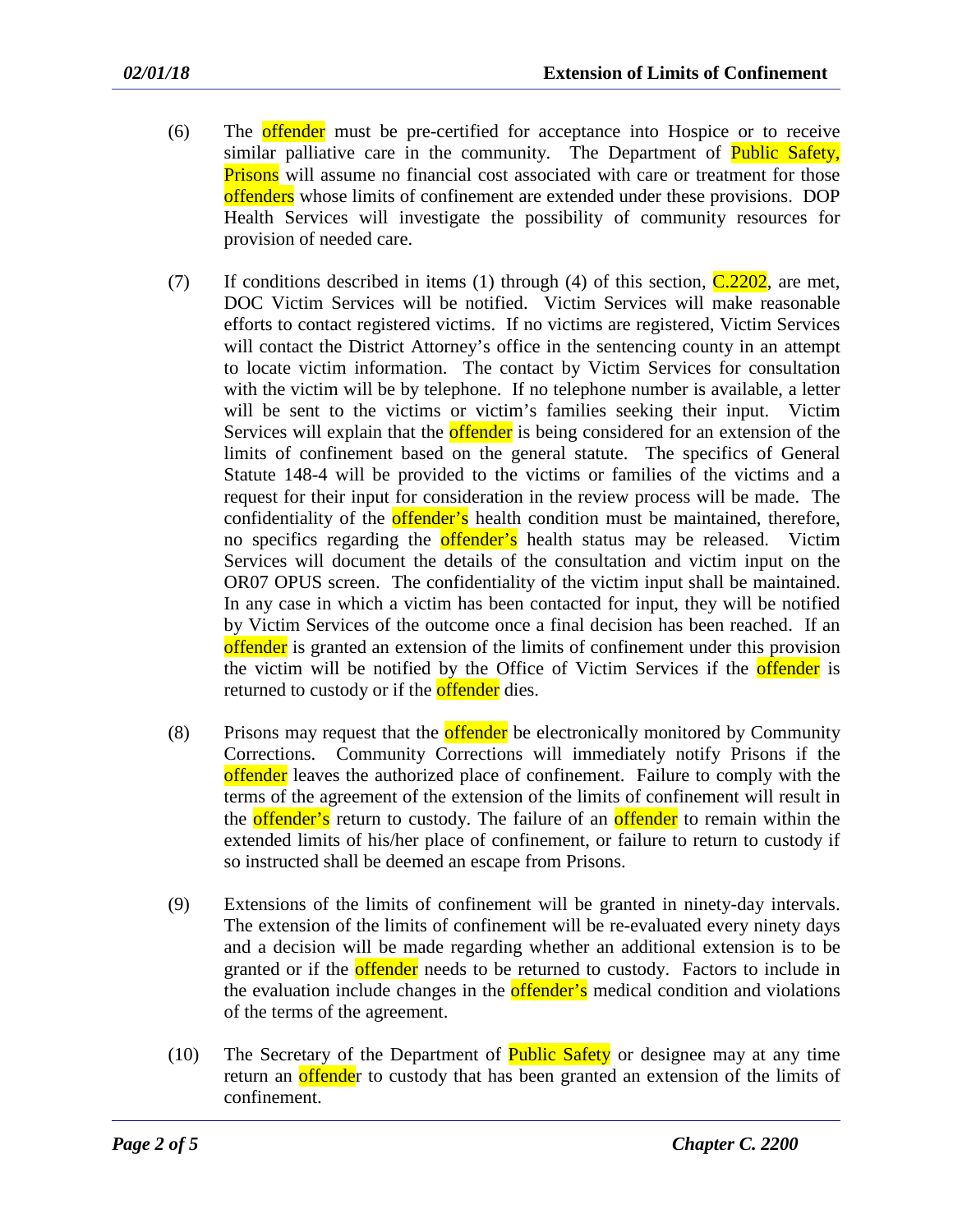- (b) Procedures for Administration of Extension of Limits of Confinement Under This Provision:
	- $(1)$  A request to consider an **offender** for an extension of the limits of confinement under this provision may come from any source. Any such request would be referred to the Facility Head at the prison housing the **offender**. The Facility Head should review the request in accordance with these guidelines and, if appropriate, refer the request to a Department of **Public Safety, Prisons** physician. The Department of **Public Safety, Prisons** physician, who may also initiate a request for a review of a specific case, will conduct an evaluation for an initial determination as to whether or not the **offende**r meets the criteria to be designated as terminally ill or permanently and totally disabled. If the physician determines that the **offender** is terminally ill or permanently and totally disabled in accordance with these guidelines, the physician will request a review by the **Assistant** Director of Health Services.
	- (2) The Assistant Director of Health Services will review the case and make a determination as to whether or not the **offender** meets the criteria established to designate the **offender** as terminally ill or permanently and totally disabled.
	- (3) The **Assistant** Director of Health Services will refer the case of an **offender** identified as terminally ill or permanently and totally disabled to the Director of Prisons.
	- (4) The Director of Prisons or designee will review the case and determine whether or not to refer the matter for investigation. If the decision is to continue the investigation, the Director of Prisons or designee will determine whether the offender poses a threat to the community.
	- (5) At the same time the **offender's** threat to the community is being evaluated, **Prisons** Health Services will investigate the possibility of the **offender's** precertification for acceptance into Hospice or to receive similar palliative care in the community. **Prisons** Health Services will investigate the possibility of community resources for provision of needed care, since the Department of Public Safety, **Prisons** will assume no financial cost associated with this care.
	- (6) Prisons Health Services will notify the Director of Prisons or designee regarding the outcome of the investigation for palliative care. If pre-certification is not obtained, the case will be denied.
	- (7) If the **offender** is pre-certified for acceptance into palliative care, the Director of Prisons or designee will refer the case to the Office of Victim Services.
	- (8) Victim Services will seek to contact the victims or victim's families, explain that the **offender** is being considered for an extension of the limits of confinement,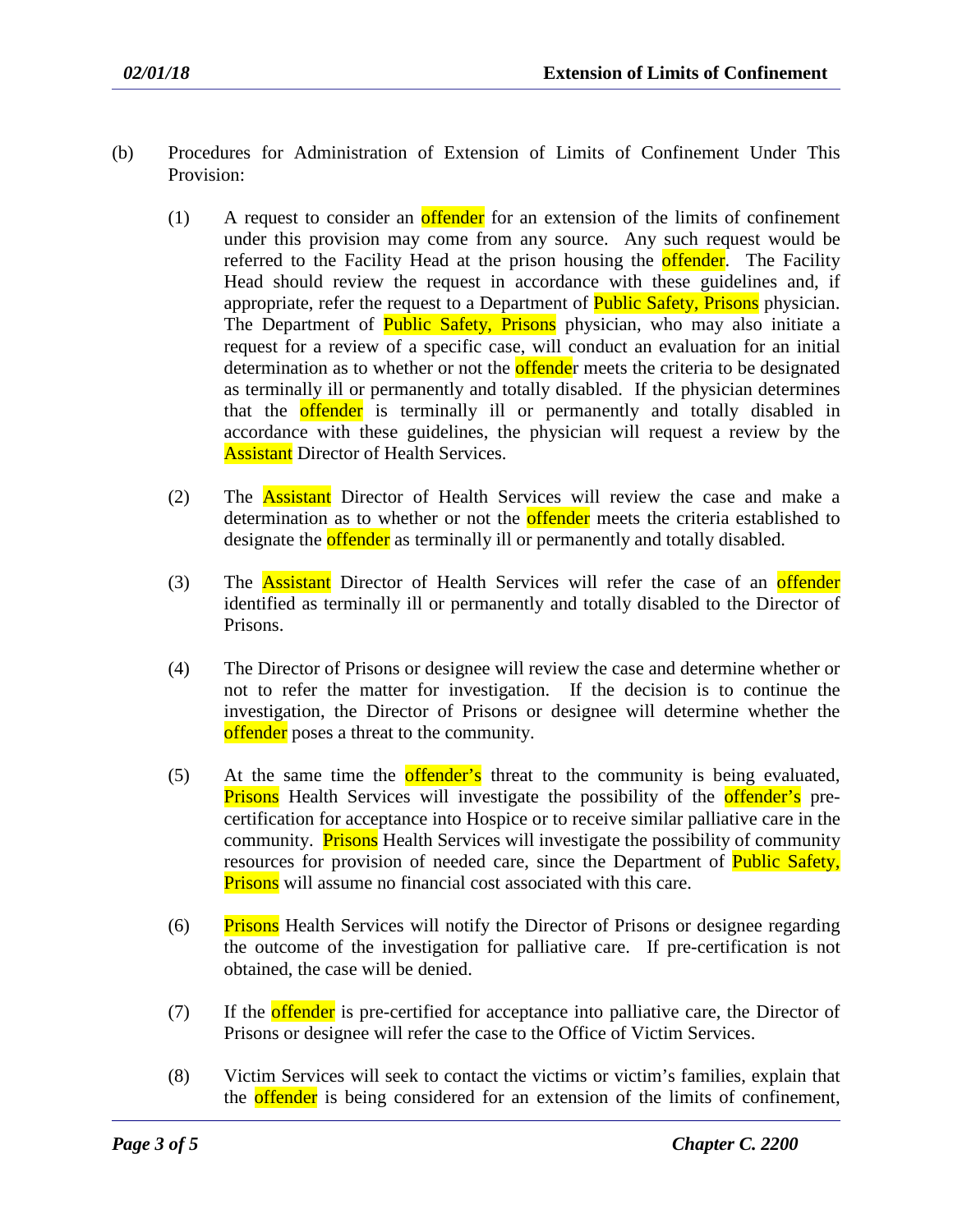provide the specifics of General Statute 148-4 and seek their input for consideration in the review process.

- (9) Victim Services will relay the input from the victim, if any, to the Director of Prisons.
- (10) The Director of Prisons will make a recommendation to the Secretary of Public Safety. The Secretary of the Department of **Public Safety** will make a final decision regarding the case and will notify the Director of Prisons, the Director of the Community Correction and Victim Services. The Director of Prisons will notify **Prisons** Health Services and the Facility Head. Victim Services will notify the victim concerning the final decision of the Secretary of **Public Safety**.
- (11) If the offender is approved for an extension of the limits of confinement to a location that is not in close proximity to the prison facility housing the **offender** then arrangements should be made to have the closest prison facility to the palliative care facility to be the responsible facility, to include, handling the agreement for the extension of the limits of confinement and checking on the offender. That facility becomes the responsible facility for the offender.
- (12) The **offender** will sign an agreement for the extension of the limits of confinement at the facility he/she is housed at. If the **offender** is mentally ill, comatose or otherwise unable to sign the agreement, the **offender's** guardian or individual with the power of attorney will sign for the **offender**. The **offender**, their guardian, the individual with the power of attorney, and medical professional responsible for the palliative care of the **offende**r must promptly notify the Facility Head of significant changes in the **offender's** medical condition or in the circumstances of the extended limits of confinement.
- (13) The agreement will be granted in ninety-day intervals. The Facility Head will ensure that a re-evaluation occurs every ninety days. The Facility Head will make a recommendation and the final decision regarding the extension will be made by the Director of Prisons or designee. The facility responsible for the offender should make weekly unannounced checks to ensure compliance with the terms of the agreement for the extension of the limits of confinement.
- (14) The Division of Prisons may request that Community Correction electronically monitor the **offender.** Community Correction will immediately notify the Facility Head if the **offende**r leaves the authorized place of confinement or if **Community** Correction determines that the offender has tampered with the monitoring equipment. The Facility Head will then immediately return the **offender** to custody.